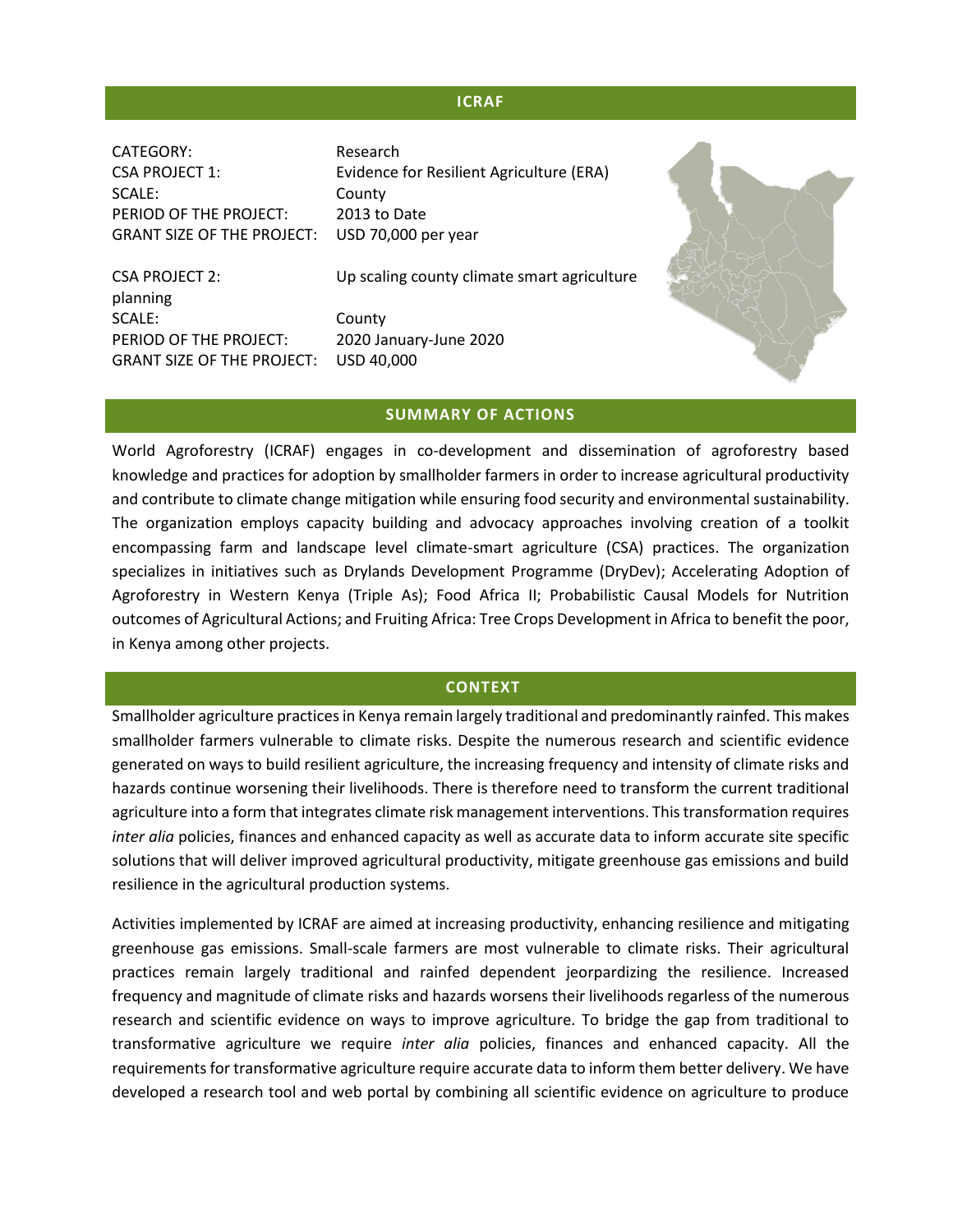accurate and site specific solutions to improve agricultural productivity, increase resilience and to mitigate greenhouse gas emissions.

# **OBJECTIVE OF THE CSA PROJECT**

Project 1: The overall objective of this project is to generate scientific evidence to inform climate-proofing of agriculture; policy formulation; decision-making and implementation of Climate Smart Agriculture technologies and practices for resilience building.

Project 2: The long-term objective of this project is to build the capacity of county governments in Kenya in integrating climate-smart agriculture technologies and practices into their agricultural sector development plans for resilience building.

## **KEY INTERVENTIONS**

| <b>FARM LEVEL</b>  | <b>TARGET (No of</b>        | <b>INDICATORS MONITORED</b>                               |
|--------------------|-----------------------------|-----------------------------------------------------------|
|                    | <b>FARMERS)</b>             |                                                           |
| Agroforestry       |                             | Number of smallholder farmers integrating agroforestry    |
|                    |                             | technologies and practices                                |
| On farm water      |                             | Number of households using water harvesting practices     |
| and soil           |                             | on their farms                                            |
| management         |                             | No. of on-farm water harvesting and storage facilities    |
|                    |                             | (earth pans, plastic tanks, etc)                          |
| Capacity building  |                             | Number of lead farmers trained                            |
|                    |                             | Number of farmers trained by lead farmers on asset-       |
|                    |                             | based community-driven development approach               |
|                    |                             | Number of trainings conducted for lead farmers            |
|                    |                             | Number of farmer-to-farmer trainings conducted            |
| <b>BEYOND FARM</b> | <b>TARGET BENEFICIARIES</b> | <b>INDICATORS MONITORED"</b>                              |
| <b>LEVEL</b>       |                             |                                                           |
| Policy and         | Government                  | Number of policy forums held                              |
| advocacy           | Value chain actors          | No. of Policy briefs drafted and shared                   |
|                    | (agro-input dealers,        | Validation workshop report published                      |
|                    | transporters,               |                                                           |
|                    | processors)                 |                                                           |
| Capacity building  | <b>County Agriculture</b>   | No. of CSA training programmes/activities implemented     |
| on CSA             | officers, climate           | Number of counties trained on ERA                         |
|                    | services providers,         | Number of CSA practices in the county research            |
|                    | County planners, etc        | proposals                                                 |
|                    |                             | No. of CSA projects being implemented in the county       |
|                    |                             | No. of CSA activities integrated in the county integrated |
|                    |                             | development plans                                         |
|                    |                             |                                                           |
|                    |                             |                                                           |